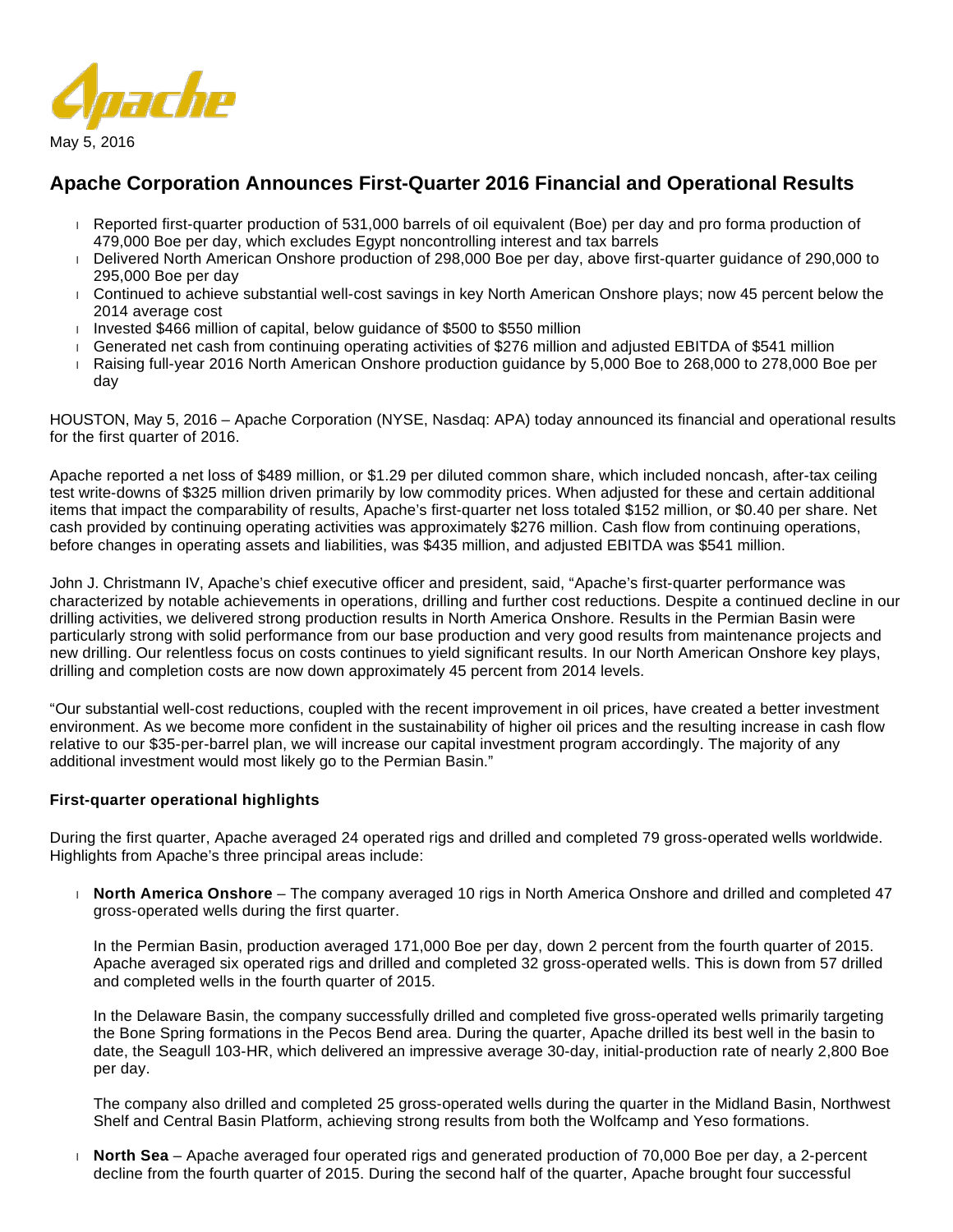development wells online, which resulted in a strong production rebound in the month of April.

 **Egypt** – Apache averaged 10 rigs during the quarter and maintained gross production of 353,000 Boe per day, which was essentially flat with the fourth quarter of 2015. Excluding noncontrolling interest and tax barrels, net production was up slightly from the fourth quarter to 103,000 Boe per day. Apache placed 23 wells on production and achieved a drilling success rate of 88 percent during the quarter.

## **2016 outlook**

Following strong first-quarter results, the company is raising full-year 2016 North American Onshore production guidance to 268,000 to 278,000 Boe per day, up from initial guidance of 263,000 to 273,000 Boe per day set at the beginning of the year. Accordingly, Apache is also raising full-year 2016 total pro forma production guidance (excluding Egypt noncontrolling interest and tax barrels) by 5,000 Boe per day to 438,000 to 458,000 Boe per day.

Total capital investment during the quarter, excluding Egypt noncontrolling interest, was \$466 million, which was below the company's guidance of \$500 to \$550 million. Apache is reiterating full-year 2016 capital guidance of \$1.4 billion to \$1.8 billion.

As expected, the company ran a cash-flow deficit for the first quarter but anticipates a cash-flow surplus for the balance of the year. The company remains committed to cash-flow neutrality and ending the year with unchanged or lower net debt.

"Apache's prudent approach during this downturn has allowed us to protect our financial position, maintain appropriate debt levels, preserve our investment-grade credit rating, continue our dividend and refrain from issuing equity, which dilutes existing shareholders. Looking ahead, we will be patient, thoughtful and disciplined with regard to deploying incremental capital such that we continue to maximize full-cycle returns. Longer term, we have the financial capacity, high-quality drilling inventory and organizational infrastructure to deliver competitive growth rates and returns through the cycle," concluded Christmann.

## **Conference call**

Apache will host a conference call to discuss its first-quarter 2016 results at 1 p.m. Central time, Thursday, May 5. The conference call will be webcast from Apache's website, www.apachecorp.com. The webcast replay will be archived on Apache's website.

A replay of the conference call will be available for seven days following the call. The number for the replay is 855-859-2056 or 404-537-3406 for international calls. The conference access code is 13729891.

Sign up for email alerts to be reminded of the webcast at [http://investor.apachecorp.com/alerts.cfm.](http://investor.apachecorp.com/alerts.cfm)

## **Additional information**

Additional information follows, including reconciliations of adjusted earnings, adjusted EBITDA, net debt, and cash flow from continuing operations before changes in operating assets and liabilities (non-GAAP financial measures) to GAAP measures and information regarding pro forma production. Apache's quarterly supplement is available at [www.apachecorp.com/financialdata.](http://www.apachecorp.com/financialdata)

#### **About Apache**

Apache Corporation is an oil and gas exploration and production company with operations in the United States, Canada, Egypt and the United Kingdom. Apache posts announcements, operational updates, investor information and press releases on its website, [www.apachecorp.com,](http://www.apachecorp.com/) and on its Media and Investor Center mobile application, which is available for free download from the [Apple App Store](https://itunes.apple.com/us/app/apache-media-investor-center/id627942844?ls=1&mt=8) and the [Google Play Store.](https://play.google.com/store/apps/details?id=com.apachecorp.investormedia)

# **Non-GAAP financial measures**

Apache's financial information includes information prepared in conformity with generally accepted accounting standards (GAAP) as well as non-GAAP information. It is management's intent to provide non-GAAP financial information to enhance understanding of our consolidated financial information as prepared in accordance with GAAP. Adjusted earnings, adjusted EBITDA, net debt, and cash flow from continuing operations before changes in operating assets and liabilities are non-GAAP measures. This non-GAAP information should be considered by the reader in addition to, but not instead of, the financial statements prepared in accordance with GAAP. Each non-GAAP financial measure is presented along with the corresponding GAAP measure so as not to imply that more emphasis should be placed on the non-GAAP measure.